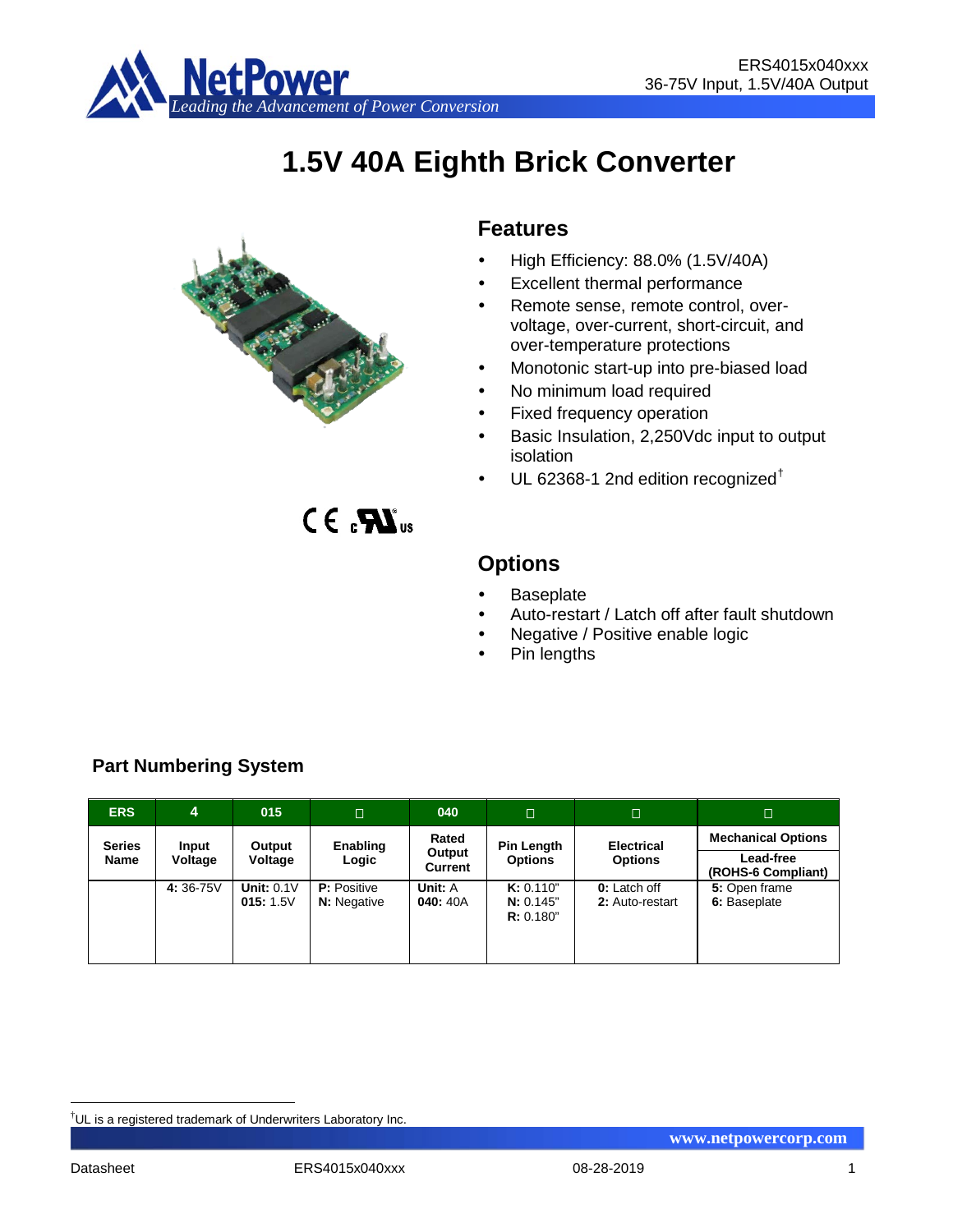

## **Absolute Maximum Rating**

Excessive stresses over these absolute maximum ratings can cause permanent damage to the converter. Operation should be limited to the conditions outlined under the Electrical Specification Section.

| <b>Parameter</b>                                                             | Min                      | <b>Max</b> | Unit |
|------------------------------------------------------------------------------|--------------------------|------------|------|
| Input Voltage (continuous)                                                   | $-0.5$                   | 80         | Vdc  |
| Input Voltage (< 100ms, operating)                                           | $\overline{\phantom{0}}$ | 100        | Vdc  |
| <b>Operating Ambient Temperature</b><br>(See Thermal Considerations section) | $-40$                    | $85*$      | °С   |
| Storage Temperature                                                          | -55                      | 125        | °С   |

*\*Derating curves provided in this datasheet end at 85ºC ambient temperature. Operation above 85ºC ambient temperature is allowed provided the temperatures of the key components or the baseplate do not exceed the limit stated in the Thermal Considerations section.*

## **Electrical Specifications**

These specifications are valid over the converter's full range of input voltage, resistive load, and temperature unless noted otherwise.

#### **Input Specifications**

| <b>Parameter</b>                                                                         | <b>Min</b> | <b>Typical</b> | <b>Max</b> | <b>Unit</b> |
|------------------------------------------------------------------------------------------|------------|----------------|------------|-------------|
| Input Voltage                                                                            | 36         | 48             | 75         | Vdc         |
| Input Current                                                                            |            |                | 2.5        | A           |
| Quiescent Input Current (typical Vin)                                                    |            | 50             | 65         | mA          |
| <b>Standby Input Current</b>                                                             |            | 8              | 12         | mA          |
| Input Reflected-ripple Current, peak-to-peak<br>(5 Hz to 20 MHz, 12 µH source impedance) |            | 6              |            | mA          |
| Input Turn-on Voltage Threshold                                                          | 34         | 35             | 36         |             |
| Input Turn-off Voltage Threshold                                                         | 29         | 33             | 34         |             |
| Input Voltage ON/OFF Control Hysteresis                                                  |            | っ              | 3          |             |

#### **Output Specifications**

| <b>Parameter</b>                                                                                                                                                                                  | <b>Min</b>  | <b>Typical</b>      | <b>Max</b> | Unit           |
|---------------------------------------------------------------------------------------------------------------------------------------------------------------------------------------------------|-------------|---------------------|------------|----------------|
| Output Voltage Set Point<br>(typical Vin; full load; $Ta = 25^{\circ}C$ )                                                                                                                         | 1.48        | 1.5                 | 1.52       | V              |
| Output Voltage Set Point Accuracy<br>(typical Vin; full load; $Ta = 25^{\circ}C$ )                                                                                                                | $-1.5$      |                     | $+1.5$     | %Vo            |
| Output Voltage Set Point Accuracy (over all conditions)                                                                                                                                           | $-3$        |                     | $+3$       | %Vo            |
| <b>Output Regulation:</b><br>Line Regulation (full range input voltage, 1/2 full load)<br>Load Regulation(full range load, typical Vin)<br>Temperature (Ta = -40 $^{\circ}$ C to 85 $^{\circ}$ C) |             | 0.05<br>0.05<br>0.1 | 0.2<br>0.2 | %Vo            |
| Output Ripple and Noise Voltage<br><b>RMS</b><br>Peak-to-peak (5 Hz to 20 MHz bandwidth, typical Vin)                                                                                             |             |                     | 40<br>100  | mVrms<br>mVp-p |
| <b>Output Current</b>                                                                                                                                                                             | $\mathbf 0$ |                     | 40         | A              |
| <b>Output Power</b>                                                                                                                                                                               | $\mathbf 0$ |                     | 60         | W              |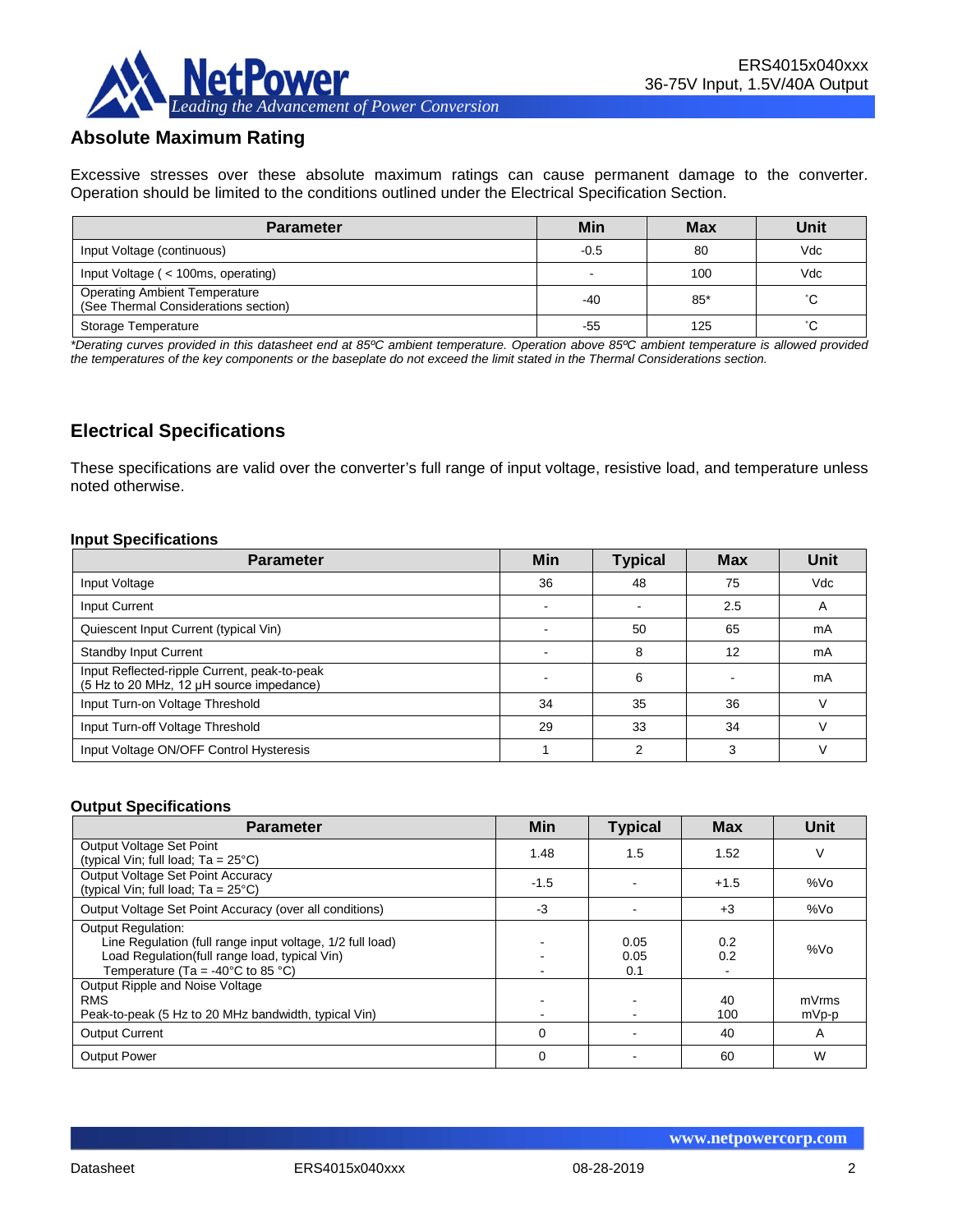

#### **Output Specifications (Continued)**

| <b>Parameter</b>                                                                                                                                           | Min                      | <b>Typical</b> | <b>Max</b> | Unit      |
|------------------------------------------------------------------------------------------------------------------------------------------------------------|--------------------------|----------------|------------|-----------|
| Efficiency<br>(typical Vin; full load; $Ta = 25^{\circ}C$ )                                                                                                |                          | 88.0           |            | $\%$      |
| <b>Output Ripple Frequency</b>                                                                                                                             | 280                      | 300            | 320        | kHz       |
| <b>External Load Capacitance</b>                                                                                                                           | $\overline{\phantom{a}}$ |                | 30,000     | μF        |
| Startup Delay, duration from enabling signal to Vo reaches 10% of its set<br>point.<br>(typical Vin; full load; $Ta = 25^{\circ}C$ )                       |                          | 3              |            | ms        |
| Startup Time, duration for Vo to rise from 10% of its set point to within its<br>regulation band.<br>(typical Vin; full load; $Ta = 25^{\circ}C$ )         |                          | 3              |            | ms        |
| Output Over Current Protection Set Point (full load)                                                                                                       | 41.2                     | 47             | 52         | A         |
| Output Over Voltage Protection Set Point (typical Vo)                                                                                                      | 1.6                      | 1.9            | 2          | V         |
| Output Trim Range in % of typical Vo                                                                                                                       | 80                       |                | 110        | $\%$      |
| <b>Dynamic Response</b><br>(typical Vin; $Ta = 25^{\circ}C$ ; load transient 0.1A/ $\mu s$ )<br>Load steps from 50% to 75% of full load:<br>Peak deviation |                          | 4              |            | %Vo       |
| Settling time (within 10% band of Vo deviation)<br>Load step from 50% to 25% of full load<br>Peak deviation                                                |                          | 200<br>4       |            | μs<br>%Vo |
| Settling time (within 10% band of Vo deviation)                                                                                                            |                          | 200            |            | μs        |

#### **General Specifications**

| <b>Parameter</b>                                                                                                | Min | <b>Typical</b> | <b>Max</b> | <b>Unit</b>  |
|-----------------------------------------------------------------------------------------------------------------|-----|----------------|------------|--------------|
| Remote Enable                                                                                                   |     |                |            |              |
| Logic Low:                                                                                                      |     |                |            |              |
| $ION/OFF = 1.0mA$                                                                                               | 0   |                | 1.2        |              |
| $VON/OFF = 0.0V$                                                                                                |     |                | 1.0        | mA           |
| Logic High:                                                                                                     |     |                |            |              |
| $ION/OFF = 0.0µA$                                                                                               | 3.5 |                | 15         |              |
| Leakage Current                                                                                                 |     |                | 50         | μA           |
| <b>Isolation Capacitance</b>                                                                                    |     | 2,700          |            | pF           |
| <b>Insulation Resistance</b>                                                                                    | 10  |                |            | MΩ           |
| Calculated MTBF (Telecordia SR-332, 2011, Issue 3), full load, 40°C,<br>60% upper confidence level, typical Vin |     | 10.9           |            | $10^6$ -hour |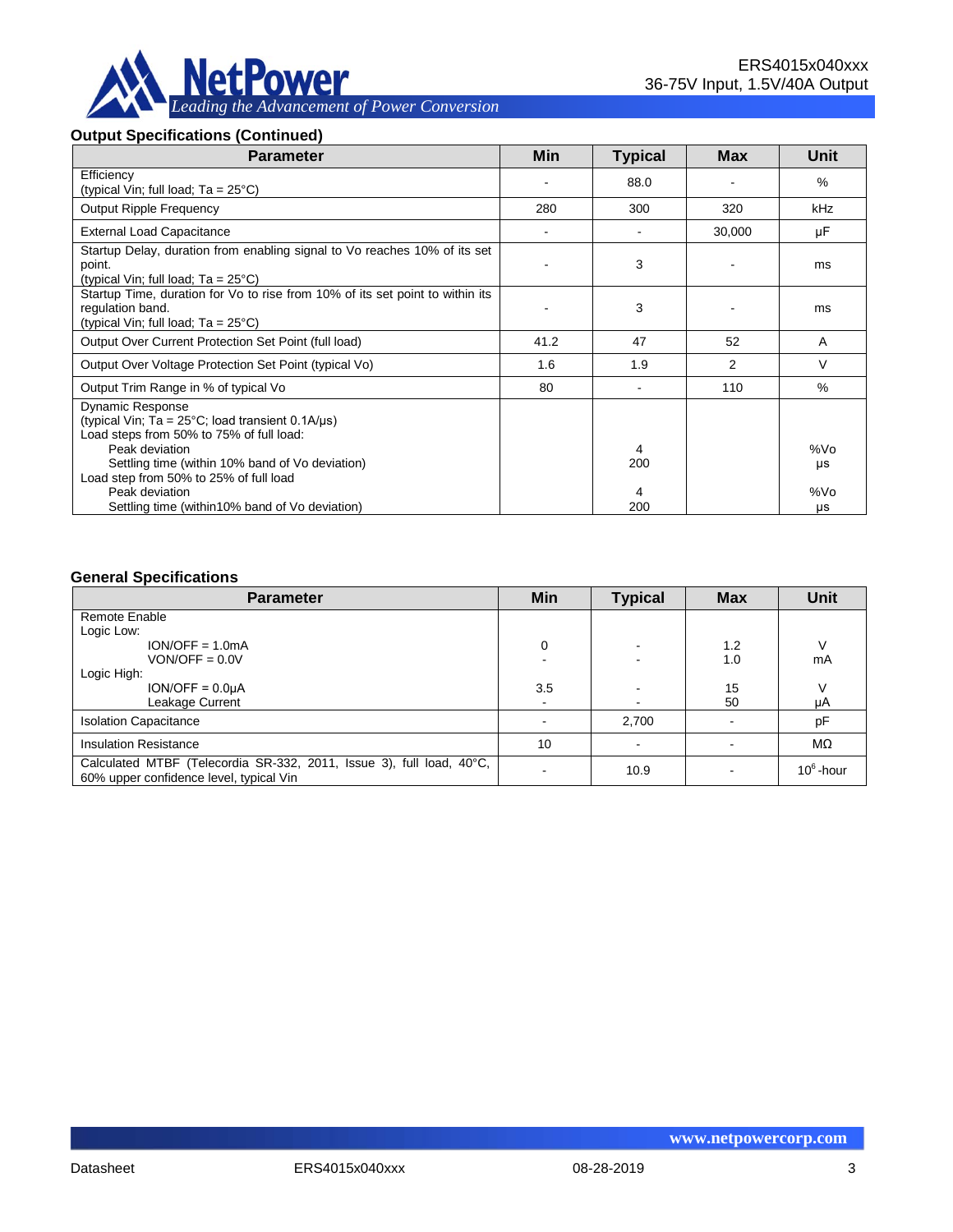

#### **Characteristic Curves**



**Time – t (200μs/div) Figure 5.** Transient Load Response (typical Vin, load current steps from 50% to 25% at a slew rate  $0.1A/\mu s$ 

**Time – t (200μs/div) Figure 6.** Transient Load Response (typical Vin, load current steps from 50% to 75% at a slew rate  $0.1A/\mu s$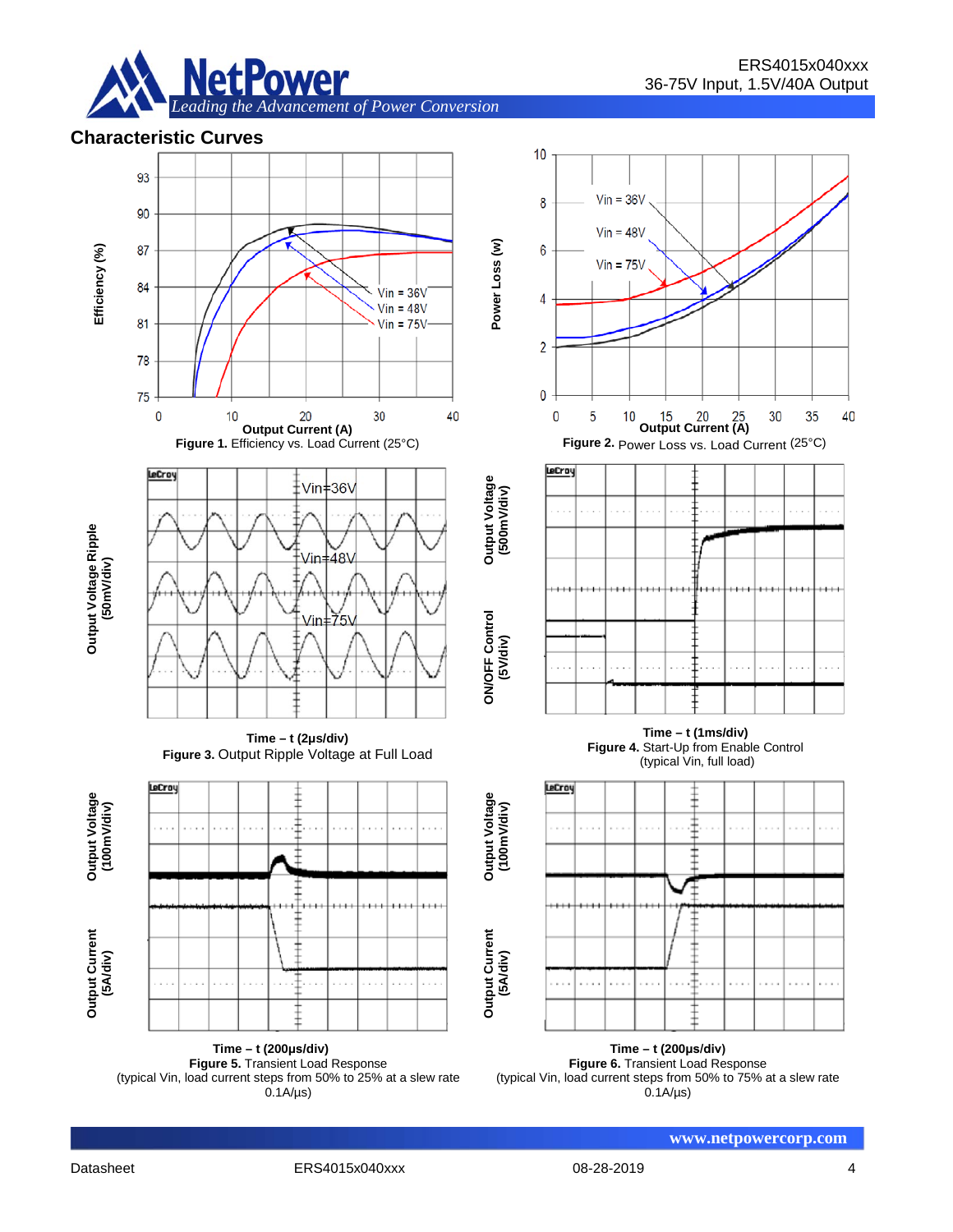





**Figure 8.** Thermal Image for Airflow Direction 3 (40A output, 55°C ambient, 200 LFM, typical Vin, open frame unit)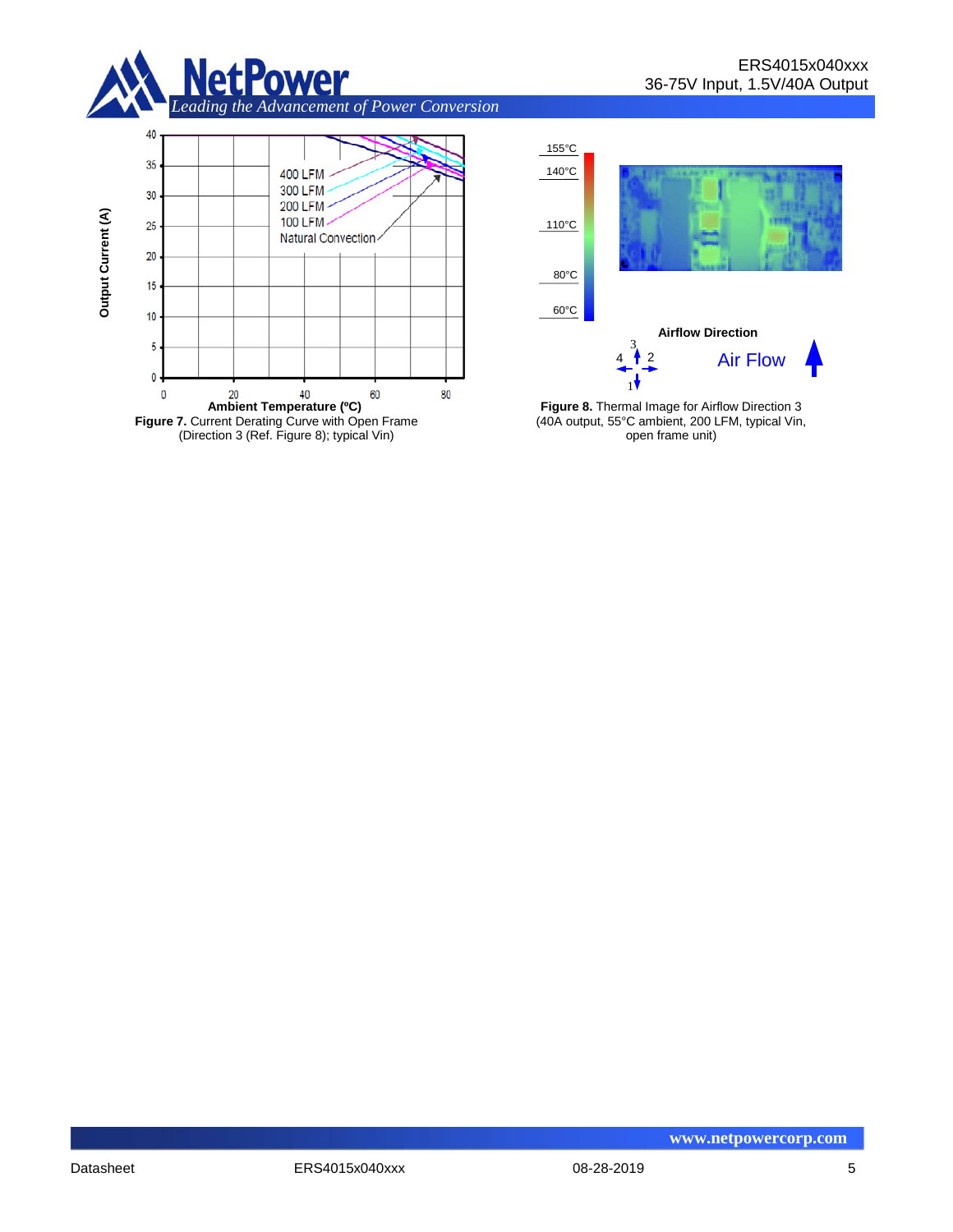

## **Feature Descriptions**

#### **Remote ON/OFF**

The converter can be turned on and off by changing the voltage between the ON/OFF pin and Vin(-). The ERS4 Series of converters are available with factory selectable positive logic and negative logic.

For the negative control logic, the converter is ON when the ON/OFF pin is at a logic low level and OFF when the ON/OFF pin is at a logic high level. For the positive control logic, the converter is ON when the ON/OFF pin is at a logic high level and OFF when the ON/OFF pin is at a logic low level.

With the internal pull-up circuitry, a simple external switch between the ON/OFF pin and Vin(-) can control the converter. A few example circuits for controlling the ON/OFF pin are shown in Figures 9, 10 and 11.

The logic low level is from 0V to 1.2V and the maximum sink current during logic low is 1mA. The external switch must be capable of maintaining a logic-low level while sinking up to this current. The logic high level is from 1.6V to 15V. The converter has an internal pull-up circuit that ensures the ON/OFF pin at a high logic level when the leakage current at ON/OFF pin is no greater than 50μA.



**Figure 9.** Opto Coupler Enable Circuit



**Figure 10.** Open Collector Enable Circuit



**Figure 11.** Direct Logic Drive

#### **Remote SENSE**

The remote SENSE pins are used to sense the voltage at the load point to accurately regulate the load voltage and eliminate the impact of the voltage drop in the power distribution path.

SENSE (+) and SENSE (-) pins should be connected between the points where voltage regulation is desired. The voltage between the SENSE pins and the output pins must not exceed the smaller of 0.5V or 10% of typical output voltage.

[Vout (+) - Vout (-)] - [SENSE (+) - SENSE (-)] <MIN {0.5V, 10%Vo}

When remote sense is not used, the SENSE pins should be connected to their corresponding output pins. If the SENSE pins are left floating, the converter will deliver an output voltage slightly higher than its specified typical output voltage.

#### **Output Voltage Adjustment (Trim)**

The trim pin allows the user to adjust the output voltage set point. To increase the output voltage, an external resistor is connected between the TRIM pin and SENSE(+). To decrease the output voltage, an external resistor is connected between the TRIM pin and SENSE(-). The output voltage trim range is 80% to 110% of the specified typical output voltage.

The circuit configuration for trim down operation is shown in Figure 12. To decrease the output voltage, the value of the external resistor should be

$$
Rdown = (\frac{511}{\Delta} - 10.22)(k\Omega)
$$

**Where**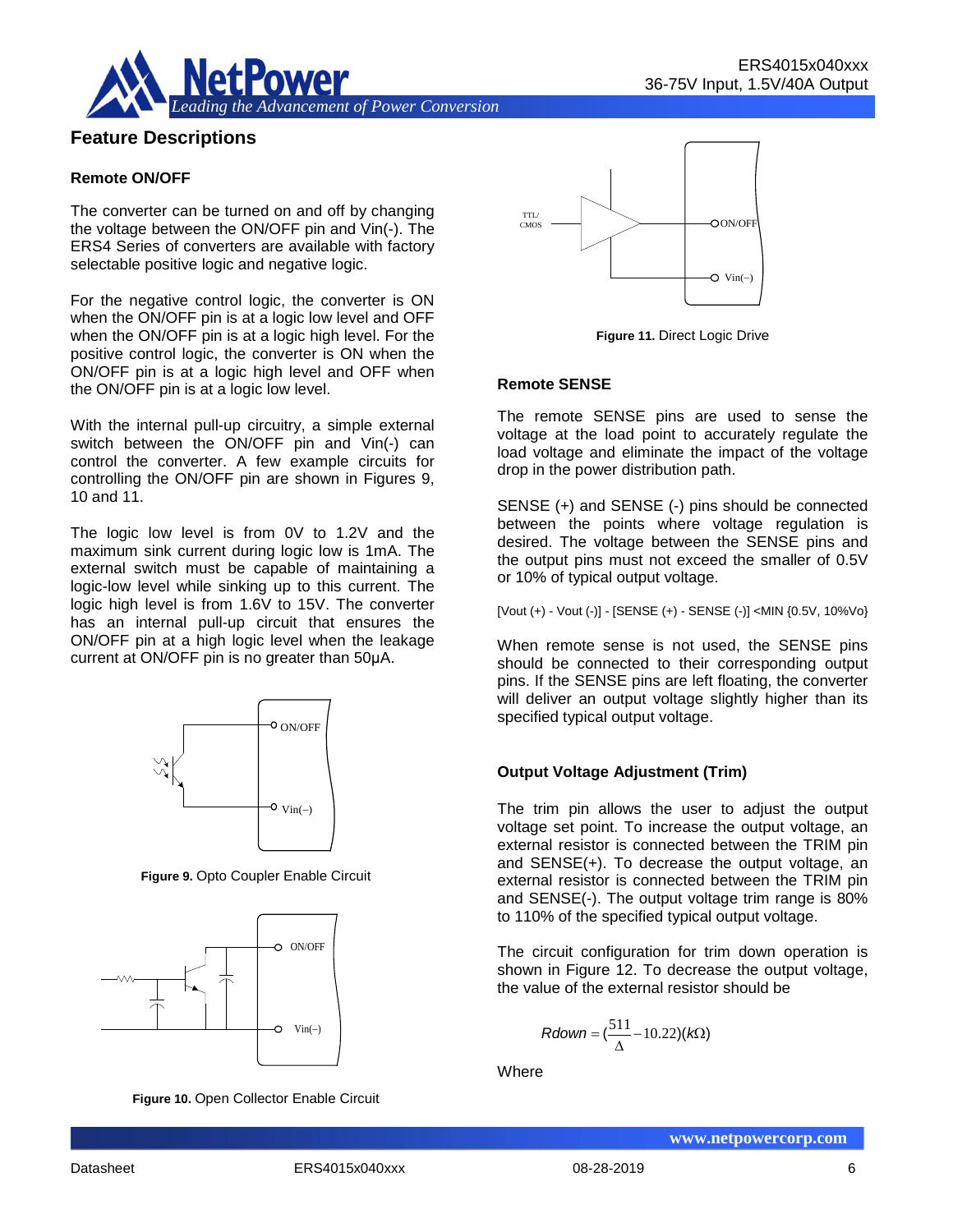

$$
\Delta = \left(\frac{|Vnom - Vadj|}{Vnom}\right) \times 100
$$

And

V*nom* = Typical Output Voltage V*adj* = Adjusted Output Voltage

The circuit configuration for trim up operation is shown in Figure 13. To increase the output voltage, the value of the resistor should be

$$
Rup = \left(\frac{5.11\text{Vol}(100+\Delta)}{1.225\Delta} - \frac{511}{\Delta} - 10.22\right)(k\Omega)
$$

**Where** 

V*o* = Typical Output Voltage

As the output voltage at the converter output terminals are higher than the specified typical level when using the trim up and/or remote sense functions, it is important to make sure that the voltage at the output terminals does not exceed the maximum power rating of the converter as given in the Specifications table.



**Figure 12.** Circuit to Decrease Output Voltage



**Figure 13.** Circuit to Increase Output Voltage

#### **Input Under-Voltage Lockout**

This feature prevents the converter from starting until the input voltage reaches the turn-on voltage threshold, and keeps the converter running until the input voltage falls below the turn-off voltage threshold. Both turn-on and turn-off voltage thresholds are defined in the Input Specifications table. The hysteresis prevents oscillations.

#### **Output Over-Current Protection (OCP)**

This converter can be ordered in either latch-off or auto-restart version upon OCP, OVP, and OTP.

With the latch-off version, the converter will latch off when the load current exceeds the limit. The converter can be restarted by toggling the ON/OFF switch or recycling the input voltage.

With the auto-restart version, the converter will operate in a hiccup mode (repeatedly try to restart) until the cause of the over-current condition is cleared.

#### **Output Over-Voltage Protection (OVP)**

With the latch-off version, the converter will latch off when the output voltage exceeds the limit. The converter can be restarted by toggling the ON/OFF switch or recycling the input voltage.

With the auto-restart version, the converter will operate in a hiccup mode (repeatedly try to restart) until the cause of the over-voltage condition is cleared.

#### **Over Temperature Protection (OTP)**

With the latch-off version, the converter will shut down and latch off if an over-temperature condition is detected. The converter has a temperature sensor located at a carefully selected position, which represents the thermal condition of key components of the converter. The thermal shutdown circuit is designed to turn the converter off when the temperature at the sensor reaches 120°C. The module can be restarted by toggling the ON/OFF switch or recycling the input voltage.

With the auto-restart version, the converter will resume operation after the converter cools down.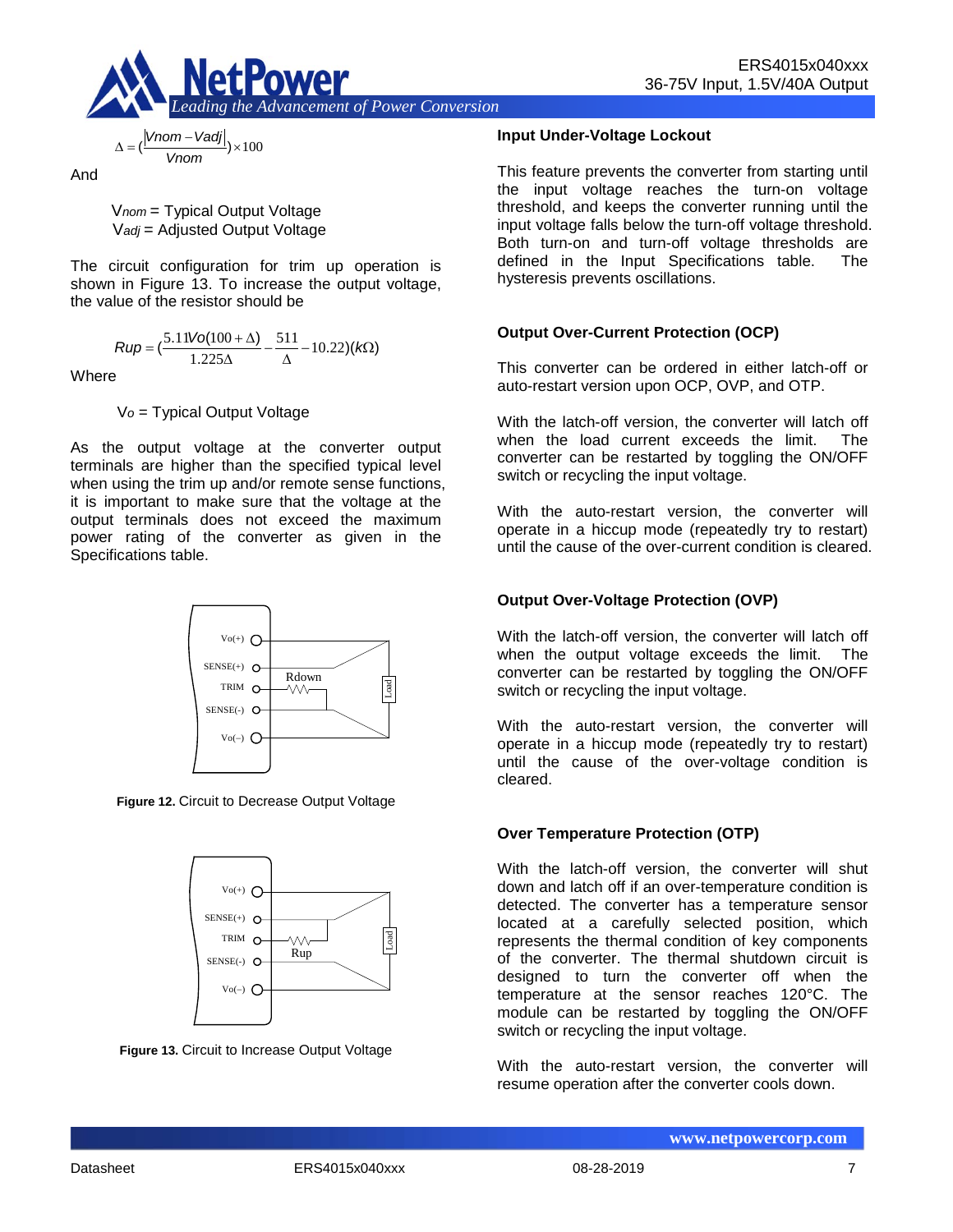

## **Design Considerations**

As with any DC/DC converter, the stability of the ERS4 converters may be compromised if the source impedance is too high or inductive. It's desirable to keep the input source ac-impedance as low as possible. Although the converters are designed to be stable without adding external input capacitors for typical source impedance, it is recommended to add 100 µF low ESR electrolytic capacitors at the input of the converter for each 100W output power, which reduces the potential negative impact of the source impedance on the converter stability. These electrolytic capacitors should have sufficient RMS current rating over the operating temperature range.

The converter is designed to be stable without additional output capacitors. To further reduce the output voltage ripple or improve the transient response, additional output capacitors are often used in applications. When additional output capacitors are used, a combination of ceramic capacitors and tantalum/polymer capacitors shall be used to provide good filtering while assuring the stability of the converter.

## **Safety Considerations**

The ERS4 Series of converters is designed in accordance with EN 62368 Safety of Information Technology Equipment Including Electrical Equipment. The converters are recognized by UL in both USA and Canada to meet the requirements in UL 62368, Safety of Information Technology Equipment and applicable Canadian Safety Requirement, and ULc 62368. Flammability ratings of the PWB and plastic components in the converter meet 94V-0.

To protect the converter and the system, an input line fuse is highly recommended on the un-grounded input end.

## **Thermal Considerations**

The ERS4 Series of converters can operate in various thermal environments. Due to the high efficiency and optimal heat distribution, these converters exhibit excellent thermal performance.

The maximum allowable output power of any power

converter is usually determined by the electrical design and the maximum operating temperature of its components. The ERS4 Series of converters have been tested comprehensively under various conditions to generate the derating curves with the consideration for long term reliability.

The thermal derating curves are highly influenced by the test conditions. One of the critical variables is the interface method between the converter and the test fixture board. There is no standard method in the industry for the derating tests. Some suppliers use sockets to plug in the converter, while others solder the converter into the fixture board. It should be noted that these two methods produce significantly different results for a given converter. When the converter is soldered into the fixture board, the thermal performance of the converter is significantly improved compared to using sockets due to the reduction of the contact loss and the thermal impedance from the pins to the fixture board. Other factors affecting the results include the board spacing, construction (especially copper weight, holes and openings) of the fixture board and the spacing board, temperature measurement method and ambient temperature measurement point. The thermal derating curves in this datasheet are obtained using a PWB fixture board and a PWB spacing board with no opening, a board-to-board spacing of 1", and the converter is soldered to the test board with thermal relieves.

Note that the natural convection condition was measured at 0.05 m/s to 0.15 m/s (10ft./min. to 30 ft./min.

#### **Heat Transfer without a Baseplate**

With single-board DC/DC converter designs, convection heat transfer is the primary cooling means for converters without a baseplate. Therefore, airflow speed should be checked carefully for the intended operating environment. Increasing the airflow over the converter enhances the heat transfer via convection.

Figure 14 shows a recommended temperature monitoring point for open frame modules. For reliable operation, the temperature at this location should not continuously exceed 120 °C.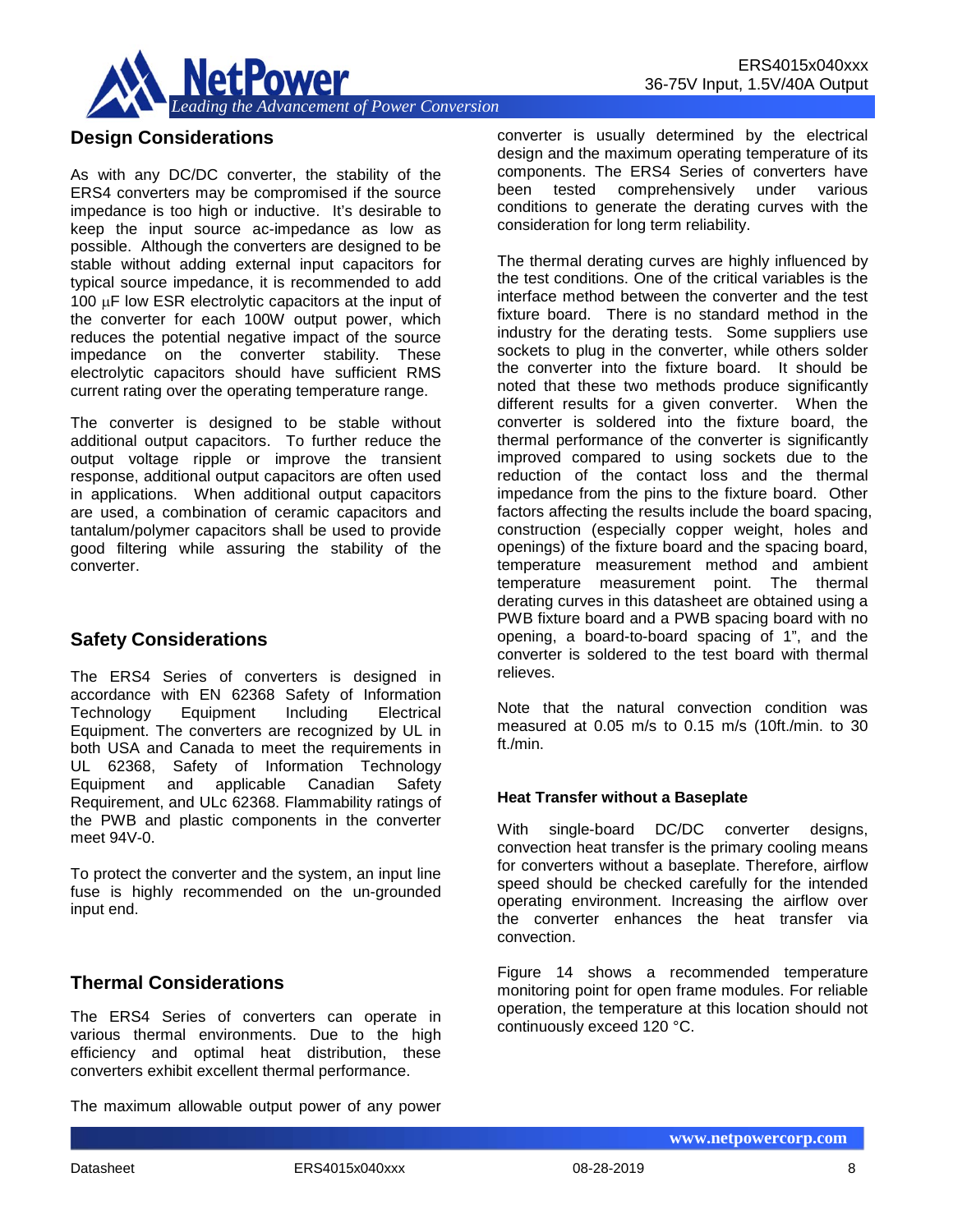



**Figure 14.** Temperature Monitoring Locations

#### **Heat Transfer with a Baseplate**

The ERS4 Series of converters has the option of using a baseplate for enhanced thermal performance.

The typical height of the converter with the baseplate option is 0.50''. The use of an additional heatsink or cold-plate can further improve the thermal performance of the converter. With the baseplate option, an additional heatsink can be attached to the converter using M3 screws.

For reliable operation, the baseplate temperature should not continuously exceed 100 °C

## **EMC Considerations**

The EMC performance of the converter is related to the layout and filtering design of the customer board. Careful layout and adequate filtering around the converter are important to confine noise generated by the switching actions in the converter and to optimize system EMC performance.